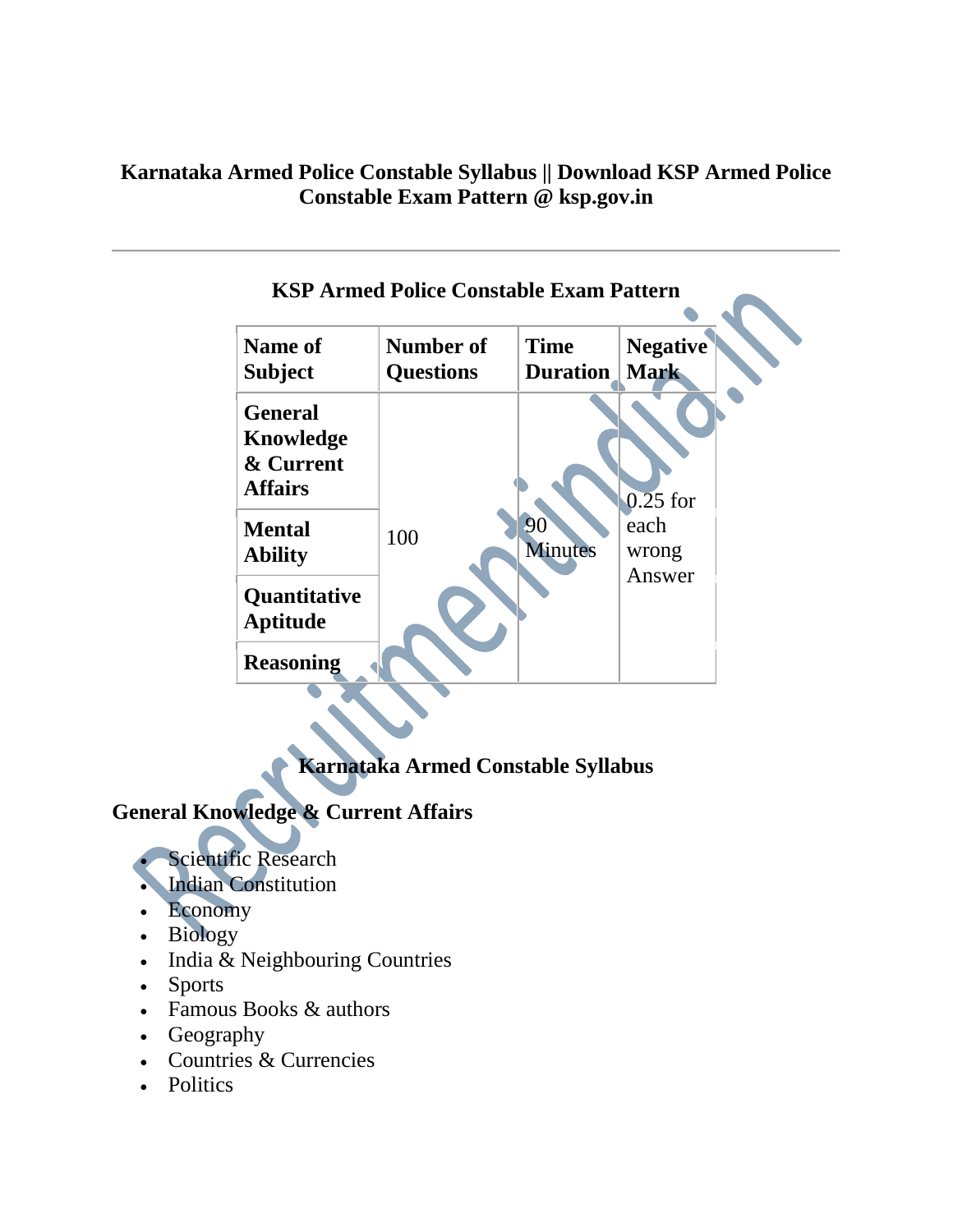- Famous Personalities
- Art & Culture
- Famous places
- Countries & Capitals
- History
- General Policy
- States & Capitals
- Current Affairs- National & International

### **Aptitude**

- Problems on Trains
- Simple & Compound Interest
- Mixtures & Allegations
- Pipes & Cisterns
- Problems on Ages
- Partnership
- Heights & Distances
- Decimals & Fractions
- Percentages
- Simplification
- Number System
- Permutations & Combinations
- Profit & Loss
- Volume & Surface Area
- Time & Work
- Mensuration
- Line Graphs
- Boats & Streams
- Probability
- HCF & LCM
- Time & distance

### **Mental Ability**

- Arithmetical Reasoning
- Clocks & Calendars
- Non-Verbal Series
- Cubes and Dice
- Problem Solving